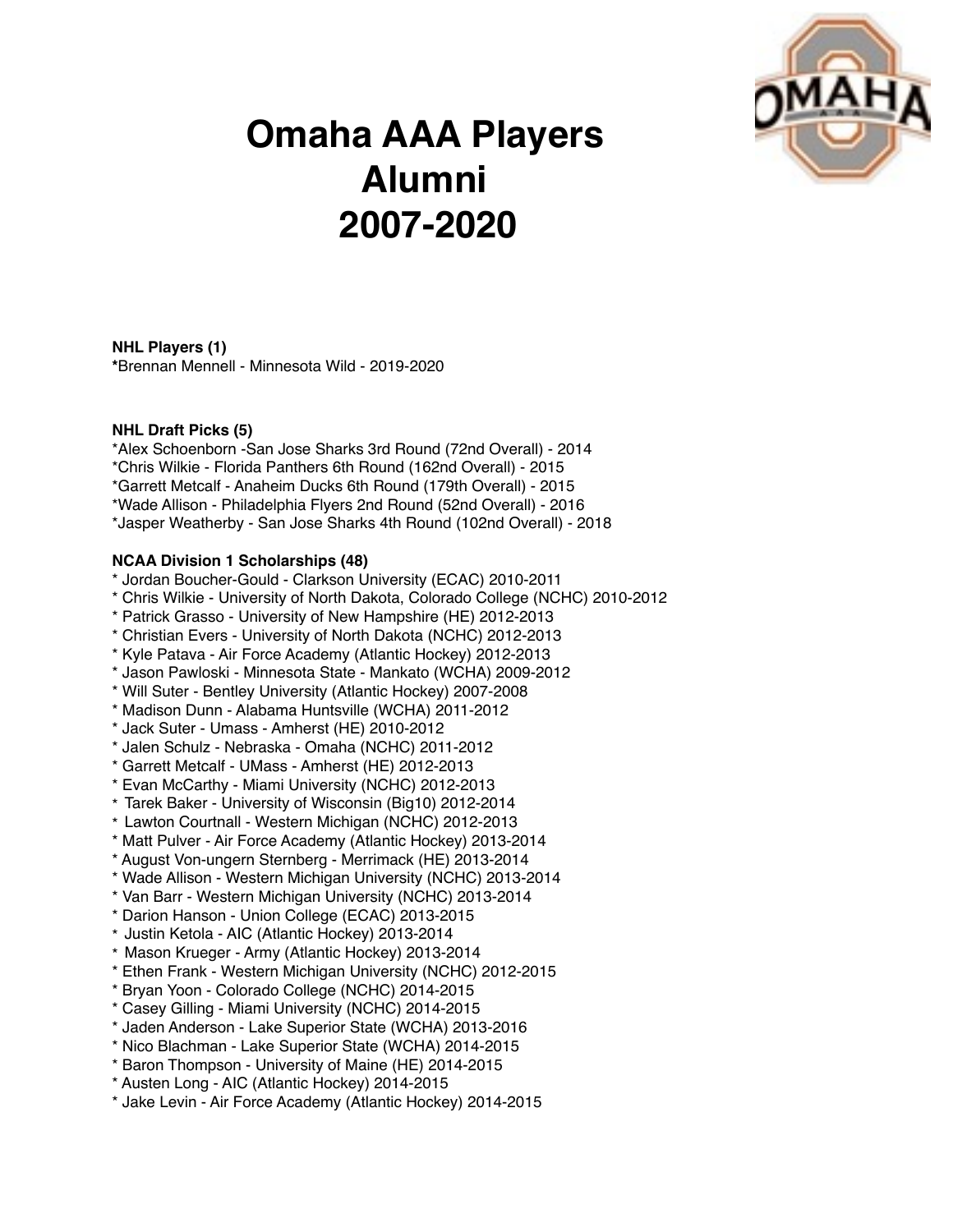- \* Fletcher Fineman Union College (ECAC) 2015-2016
- \* Colin Schmidt Union College (ECAC) 2015-2016
- \* Kyle Kawamura University of Maine (HE) 2015-2016
- \* Coltan Wilkie Colorado College (NCHC) 2013-2017
- \* Sam Renlund Colorado College (NCHC) 2015-2017
- \* Logan Will Colorado College (NCHC) 2013-2017
- \* Cameron Berg Nebraska-Omaha (NCHC) 2017-2018
- \* Jordan Wishman Michigan State (Big 10) 2014-2016
- \* Jasper Weatherby North Dakota (NCHC) 2014-2016
- \* Cole Weaver Niagara University (Atlantic Hockey) 2014-2016
- \* Tristan Ashbrook RPI (ECAC) 2014-2016
- \* Matt Doran Alaska Fairbanks (WCHA) 2013-2014
- \* Kendrick Frost Army (Atlantic Hockey) 2014-2017
- \* TJ Polglaze Michigan Tech (WCHA) 2015-2017
- \* Brian Silver Miami University (NCHC) 2017-2018
- \* Jake Felker Army (Atlantic Hockey) 2013-2018
- \* Noah Ellis UMass-Amherst (HE) 2017-2018
- \* Aaron Bohlinger UMass-Amherst (HE) 2016-2018
- \* Nikolai Jensen New Hampshire (HE) 2017-2018

#### **United States National Team Development Program Final 40 Camp (9)**

- \* Chris Wilkie 2010-2012
- \* Alex Schoenborn 2011-2012
- \* Christian Evers 2012-2013
- \* Tarek Baker 2012-2013
- \* Ethan Price 2010-2013
- \* Nick Heid 2013-2014
- \* Baron Thompson 2013-2015
- \* Todd Scott 2015-2016
- \* Cameron Berg 2017-2018

#### **Junior "A" Tier 1 or Tier 2 Players (106)**

- \* Ian McGilvrey New Mexico Mustangs(NAHL), New England Huskies(EJHL) 2007-2010
- \* Josh Obregon Fresno Ice Monsters, Corpus Christi Ice Rays, Odessa Jackalopes(NAHL) 2007-2010
- \* Will Suter Wichita Falls Wildcats(NAHL), Lincoln Stars 2007-2008
- \* Randy Graham Flin Flon Bombers(SJHL), New Mexico Mustangs(NAHL) 2008-2010
- \* Dalton Spicer Bismarck Bobcats(NAHL), Tri City Storm(USHL)
- \* Andrew White Topeka Roadrunners(NAHL) 2009-2010
- \* Connor Bowman Swan Valley Stampeders(MJHL) 2009-2011
- \* Jadin Martin Minot Minotauros(NAHL) 2010-2011
- \* Kevin Mansolill Kenai River Brown Bears(NAHL) 2010-2011
- \* Seth Blair Corpus Christi Ice Rays, Minot Minotauros(NAHL)
- \* Bryce Hutton Aberdeen Wings(NAHL) 2007-2011
- \* Mitch Kotny Alaska Avalanche(NAHL) 2010-2011
- \* Garrett Patrick Austin Bruins(NAHL) 2010-2011
- \* Tyler O'Connor Swan Valley Stampeders(MJHL) 2010-2011
- \* Jordan Boucher-Gould Sioux City Musketeers(USHL) 2010-2011
- \* Colton Kramer Austin Bruins , Aberdeen Wings (NAHL) 2010-2011
- \* Chris Taff Corpus Christi Ice Rays(NAHL) and Odessa Jackalopes 2010-2011
- \* Brandon Bistodeau New Mexico Mustangs (NAHL) 2010-2011
- \* Trey Olson Alexandria Blizzard(NAHL) , Omaha Lancers (USHL) 2010-2012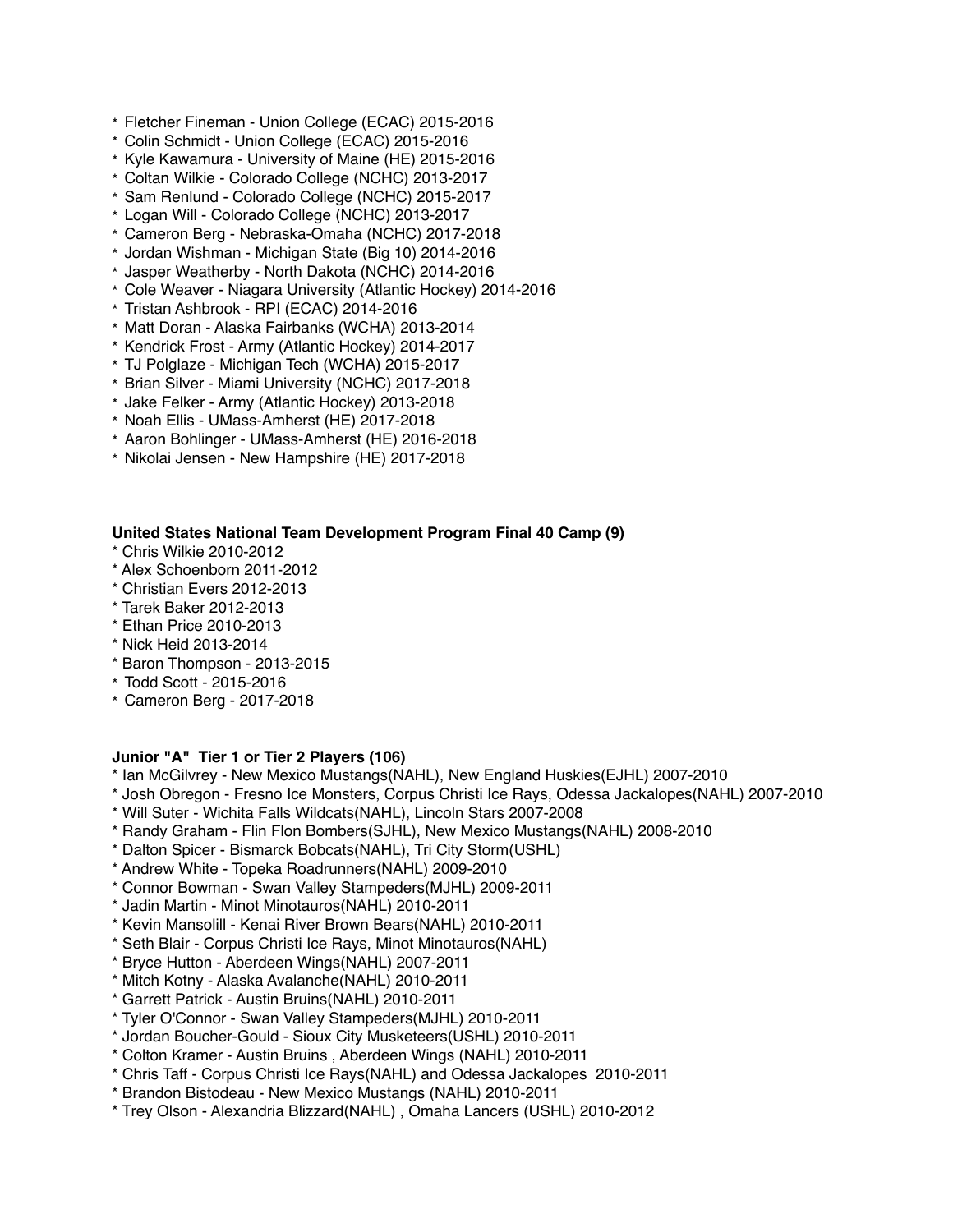\* Jesse Neher - Nanaimo Clippers(BCHL) 2010-2011

\* Chris Wilkie - Lincoln Stars (USHL), USNTDP (USHL) , Tri City Storm (USHL) 2010-2012

\* Alex Schoenborn - Lincoln Stars(USHL) , Portland Winterhawks (WHL) 2011-2012

\* Quintin Lisoway - Neepawa Natives(MJHL) , Brandon Wheat Kings (WHL) 2011-2012

\* Jason Pawloski - Austin Bruins(NAHL) and Indiana Ice (USHL) 2012-2013

\* Jalen Schulz - Corpus Christi Ice Rays(NAHL) and Tri City Storm (USHL) 2012-2013

\* Jack Suter - Sioux Falls Stampede (USHL) 2010-2012

\* Alex Arnold - Minnesota Iron Rangers (SIJHL) 2010-2013

\* Madison Dunn - Brooks Bandits (AJHL) 2011-2012

\* Danny Mumaugh - Seattle Thunderbirds (WHL) 2012-2013

\* Christian Evers - USNTDP , Lincoln Stars (USHL) 2012-2013

\* Ethan Price - Portland Winterhawks, Victoria Royals (WHL) 2010-2013

\* Tyler Brown - Moose Jaw Warriors, Vancouver Giants (WHL) 2012-2013

\* Kyle Patava - Janesville Jets (NAHL) , Cedar Rapids Roughriders (USHL) 2012-2013

\* Patrick Grasso - Des Moines Buccaneers (USHL) 2012-2013

\* Lawton Courtnall - Waterloo Blackhawks (USHL) 2012-2013

\* Tarek Baker - Des Moines Buccaneers , Bloomington Thunder (USHL) 2012-2014

\* Ryan Cagnoni - Corpus Christi Ice Rays (NAHL) 2012-2014

\* Nathan Medeiros - Acadie - Bathhurst Titan (QMJHL) 2012-2014

\* Nick Heid -Portland Winterhawks , Medicine Hat Tigers (WHL) - 2013-2014

\* Luke Osterman - Seattle Thunderbirds (WHL) - 2012-2014

\* David Brumm - Vancouver Giants (WHL) - 2013-2014

\* Brennan Menell - Vancouver Giants , Lethbridge Hurricanes (WHL) - 2013-2014

\* Van Barr - Bloomington Thunder , Des Moines Buccaneers (USHL) - 2013-2014

\* August Von ungern - Sternburg - Bloomington Thunder (USHL) , Wenatchee Wild (BCHL) - 2013-2014

\* Wade Allison - Tri City Storm - (USHL) - 2013-2014

\* Steven Mather - Minnesota Wilderness , Minot Minotauros , Shreveport Mudbugs (NAHL) - 2013-2014

\* Justin Ketola - Brookings Blizzard (NAHL) - 2013-2014

\* Rhodes Dolan - Wenatchee Wild (NAHL) - 2012-2014

\* Mark Whitney - Michigan Warriors (NAHL) - 2012-2014

\* Matt Doran - Coulee Region Chill (NAHL) - 2013-2014

\* Miles Manson - Melville Millionaires (SJHL) - 2013-2014

\* Mason Krueger - Corpus Christi Ice Rays (NAHL) - 2013-2014

\* Austen Long - Tri City Storm , Chicago Steel (USHL) - 2014-2015

\* Ethen Frank - Lincoln Stars (USHL) - 2014-2015

\* Baron Thompson - Dubuque Fighting Saints (USHL) and Brandon Wheat Kings (WHL) - 2013-2015

\* Nico Blachman - SF Stampede , Chicago Steel , St John Sea Dogs(USHL)(QMJHL) - 2014-2015

\* Bryan Yoon - Wenatchee Wild (BCHL) and Tri City Storm (USHL) - 2014-2015

\* Matt Christian - Lone Star Brahmas (NAHL) , Winkler Flyers (MJHL) - 2013-2015

\* Darion Hanson - Lone Star Brahmas , Aston Rebels (NAHL) - 2014-2015

\* TJ Polglaze - Minnesota Wilderness , Janesville Jets (NAHL) - 2013-2016

\* Casey Gilling - Minnesota Wilderness (NAHL) - 2014-2015

\* Alex Cathcart - Amarillo Bulls (NAHL) - 2014-2015

\* Matt Nehls - Amarillo Bulls (NAHL) - 2012-2015

\* Jake Levin - Odessa Jackalopes (NAHL) - 2014-2015

\* Tyler Thompson - Victoria Royals (WHL) - 2013-2015

\* Colton Fletcher - Fairbanks Ice Dogs (NAHL) - 2013-2014

\* Austin Friesen - Portage Terriers (MJHL) - 2014-2015

\* Dalton Gally - Austin Bruins (NAHL) and Medicine Hat Tigers (WHL) - 2013-2015

\* Jaden Anderson - Wenatchee Wild (BCHL) 2013-2016

\* Austin Nault - Des Moines Buccaneers (USHL) 2014-2016

\* Jordan Wishman - Lone Star Brahmas (NAHL) 2014-2016

\* Tristan Ashbrook - Bismarck Bobcats (NAHL) 2014-2016

\* Jackson Decker - Coulee Region Chill (NAHL) 2015-2016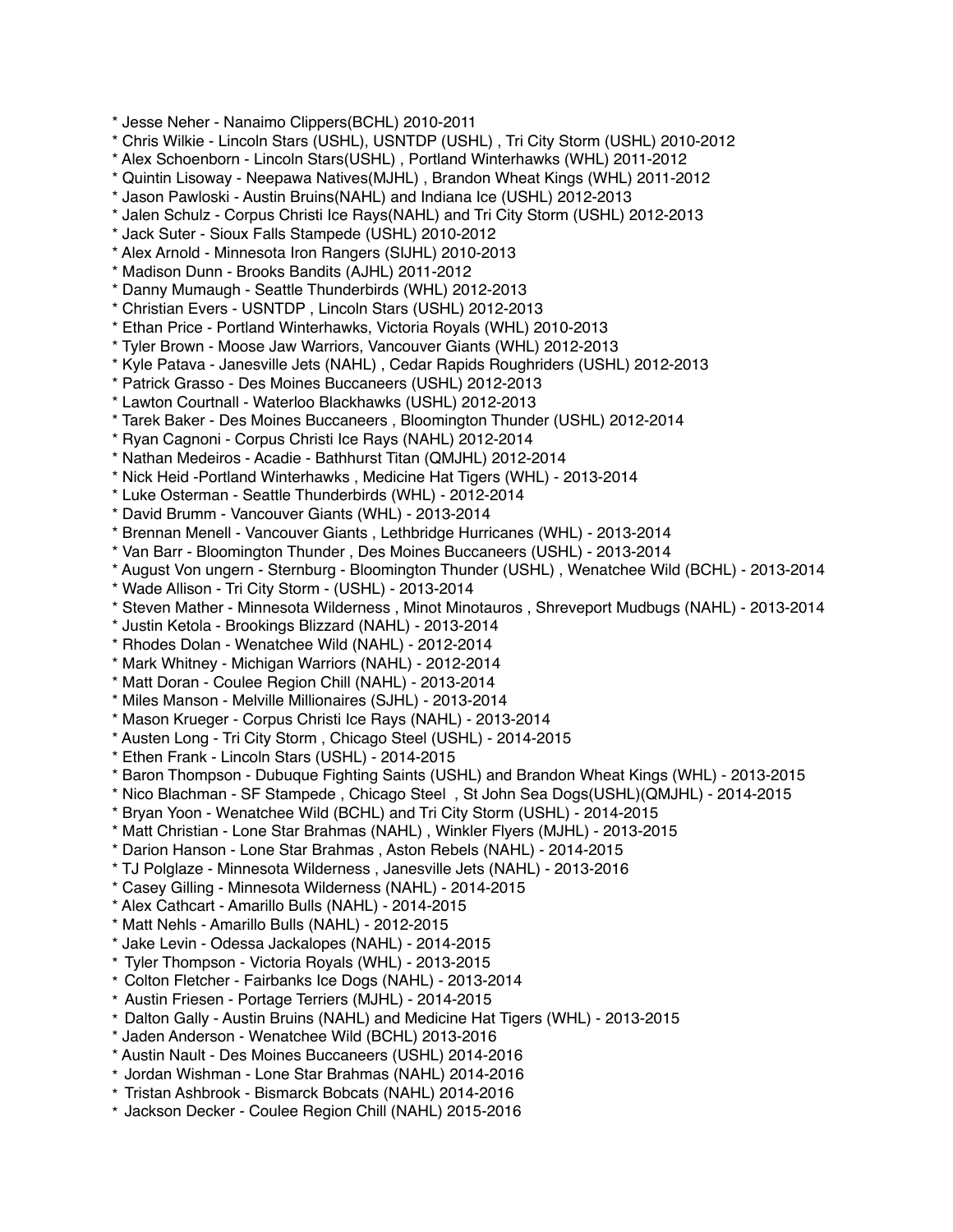- \* Conor Yawney Corpus Cristi Ice Rays (NAHL) 2013-2016
- \* Gabe Wahl Shreveport Mudbugs (NAHL) 2012-2016
- \* Fletcher Fineman Springfield Jr Blues (NAHL) 2015-2016
- \* Kyle Kawamura Lincoln Stars and Shreveport Mudbugs (NAHL) 2015-2016
- \* Todd Scott Sioux City Musketeers (USHL) 2015-2016
- \* Brendan Gysbers Shreveport Mudbugs (NAHL) 2015-2016
- \* Jordan Fader Shreveport Mudbugs (NAHL) 2015-2016
- \* Jarett Mari Bismarck Bobcats (NAHL) 2013-2016
- \* Cole Weaver Winkler Flyers (MJHL) 2013-2016
- \* Jack LeBlanc Swan Valley Stampeders 2014-2016
- \* Jasper Weatherby Wenatchee Wild (BCHL) 2014-2016
- \* Shayne Monahan Kenai River Brown Bears (NAHL) 2014-2016
- \* Nick Doyle Portage Terriers (MJHL) 2015-2016
- \* Nikolai Jenson Youngstown Phantoms (USHL) 2016-2017
- \* Sam Renlund Muskegon Lumberjacks (USHL) 2015-2017
- \* Jake Sibell Sioux City Musketeers (USHL) 2016-2017
- \* Jordan Randall Shreveport Mudbugs, Aberdeen Wings (NAHL) 2016-2018
- \* Kendrick Frost Syracuse Stars (NCDC) 2014-2017
- \* Joey Petruzella Syracuse Stars (NCDC) 2015-2017
- \* Kyle Schroeder Sioux Falls Stampede (USHL) 2017-2018
- \* Tommy Aitken Omaha Lancers (USHL) 2018-2019
- \* Aaron Bohlinger Jamestown Rebels (NAHL), Waterloo Black Hawks (USHL) 2016-2018
- \* Jacob Felker Jamestown Rebels (NAHL) 2014-2018
- \* Luke Suter Topeka Pilots (NAHL) 2014-2018
- \* Daniel Tkac Merritt Centennials (BCHL) 2017-2018
- \* Coltan Wilkie Corpus Christi Ice Rays (NAHL), Okotoks Oilers (AJHL) 2013-2017
- \* Max Tobin New Mexico Ice Wolves (NAHL) 2016-2017
- \* Jackson Wille New Mexico Ice Wolves (NAHL) 2016-2018
- \* Avery Sturtz Maine Nordiques (NAHL) 2015-2018
- \* Tyler Sanborn New Jersey Rockets (NCDC) 2014-2019
- \* Mitchell Rickert New Jersey Rockets (NCDC) 2017-2018
- \* Josh Kagan Merritt Centennials (BCHL), Nanaimo Clippers (BCHL) 2016-2017
- \* Mitch Becker New Mexico Ice Wolves (NAHL) 2019-2020

# **Players Drafted into Junior "A" Leagues (60)**

- \* Ian Mcgilvrey Janesville Jets (NAHL) in 2010
- \* Daniel Sosa Lethbridge Hurricanes (WHL) in 2010
- \* Quintin Lisoway Brandon Wheat Kings (WHL) in 2010
- \* Madison Dunn Edmonton Oil Kings (WHL) in 2010
- \* Jordan Boucher-Gould Val D'or Foreurs (QMJHL) in 2011
- \* Chris Wilkie Victoria Royals (WHL) in 2011 , Tri City Storm 2013
- \* Alex Schoenborn Lincoln Stars (USHL) in 2011
- \* Ethan Price Portland Winterhawks (WHL) in 2012 and Youngstown Phantoms in 2013
- \* Tyler Brown Moose Jaw Warriors (WHL) in 2012
- \* Camden VanBrocklin Plymouth Whalers (OHL) in 2012
- \* Ethen Frank Victoria Royals (WHL) in 2013 and Lincoln Stars (USHL) in 2014
- \* Christian Evers London Knights (OHL) in 2013 and Lincoln Stars in 2015
- \* Tarek Baker Saginaw Spirit (OHL) in 2013 and Des Moines Buccaneers (USHL) in 2013
- \* Rhodes Dolan Oshawa Generals (OHL) in 2013
- \* Patrick Grasso Oshawa Generals (OHL) in 2013
- \* Kyle Patava Sioux City Musketeers (USHL) in 2013
- \* Nathan Churchill Indiana Ice (USHL) in 2013
- \* Lawton Courtnall Waterloo Blackhawks (USHL) in 2013